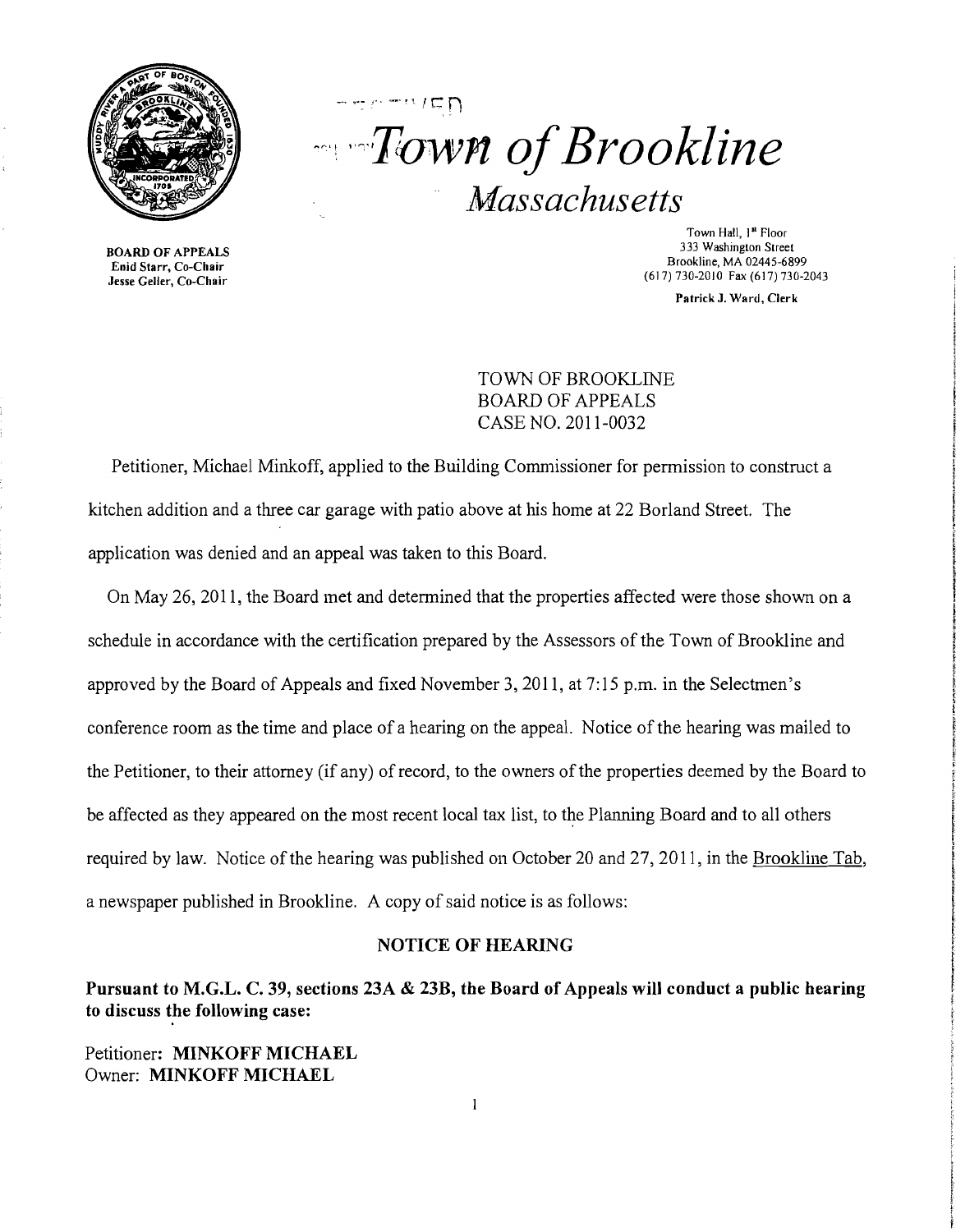## Location of Premises: 22 BORLAND ST Date of Hearing: November 03, 2011 Time of Hearing: 7:15 p.m. Place of Hearing: Selectmen's Conference Room, 6<sup>th</sup> Floor

A public hearing will be held for a variance and/or special permit from:

- 1. 5.09.j&k; Design Review, Special Permit Required.
- 2. 5.22.3.3.b.l; Exceptions to Maximum Gross Floor Area (FAR) Regulations for Residential Units, Variance Required.
- 3. 5.22.3.c; Exceptions to Maximum Gross Floor Area (FAR) Regulations for Residential Units, Variance Required.
- 4. 5.43; Exceptions to Yard and Setback Regulations; Special Permit Required.
- 5. 5.44.2; Accessory Underground Structures, Variance Required.
- 6. 5.44.4; Accessory Underground Structures, Special Permit Required.
- 7. 5.50; Front Yard Requirements; Variance Required.
- 8. 5.70; Rear yard Requirements, Variance Required.
- 9. 5.91; Minimum Usable Open Space, Variance Required.
- 10. 6.04.12; Design of All Off-Street Parking Facilities, Special Permit Required.
- 11. 6.04.14; Design of All Off-Street Parking Facilities, Variance Required.
- 12. 6.04.14.b; Design of All Off-Street Parking Facilities, Determination by Building Commissioner Required.
- 13. 8.02.2; Alteration or Extension; Special Permit Required.

of the Zoning By-Law to construct a kitchen addition and three car garage with patio above at 22 Borland Street.

Said premise located in a S-1.0 (single family) residence district.

*Hearings, once opened, may be continued by the Chair to a date and time certain. No further notice will be mailed to abutters or advertised in the TAB. Questions regarding whether a hearing has been continued, or the date and time ofany hearing may be directed to the Zoning Administrator at 617-734 2134 or check meeting calendar* 

at:http://calendars.town.brookline.ma.us/MasterTownCalandar/?FormID=158.

The Town of Brookline does not discriminate on the basis of disability in admission to, access to, or *operations ofits programs, services or activities. Individuals who need auxiliary aidsfor effective*  communication in programs and services of the Town of Brookline are invited to make their needs *known to the ADA Coordinator, Stephen Bressler, Town ofBrookline,* 11 *Pierce Street, Brookline, MA 02445. Telephone:* (617) *730-2330; TDD* (617) *730-2327.* 

## Enid Starr Jesse Geller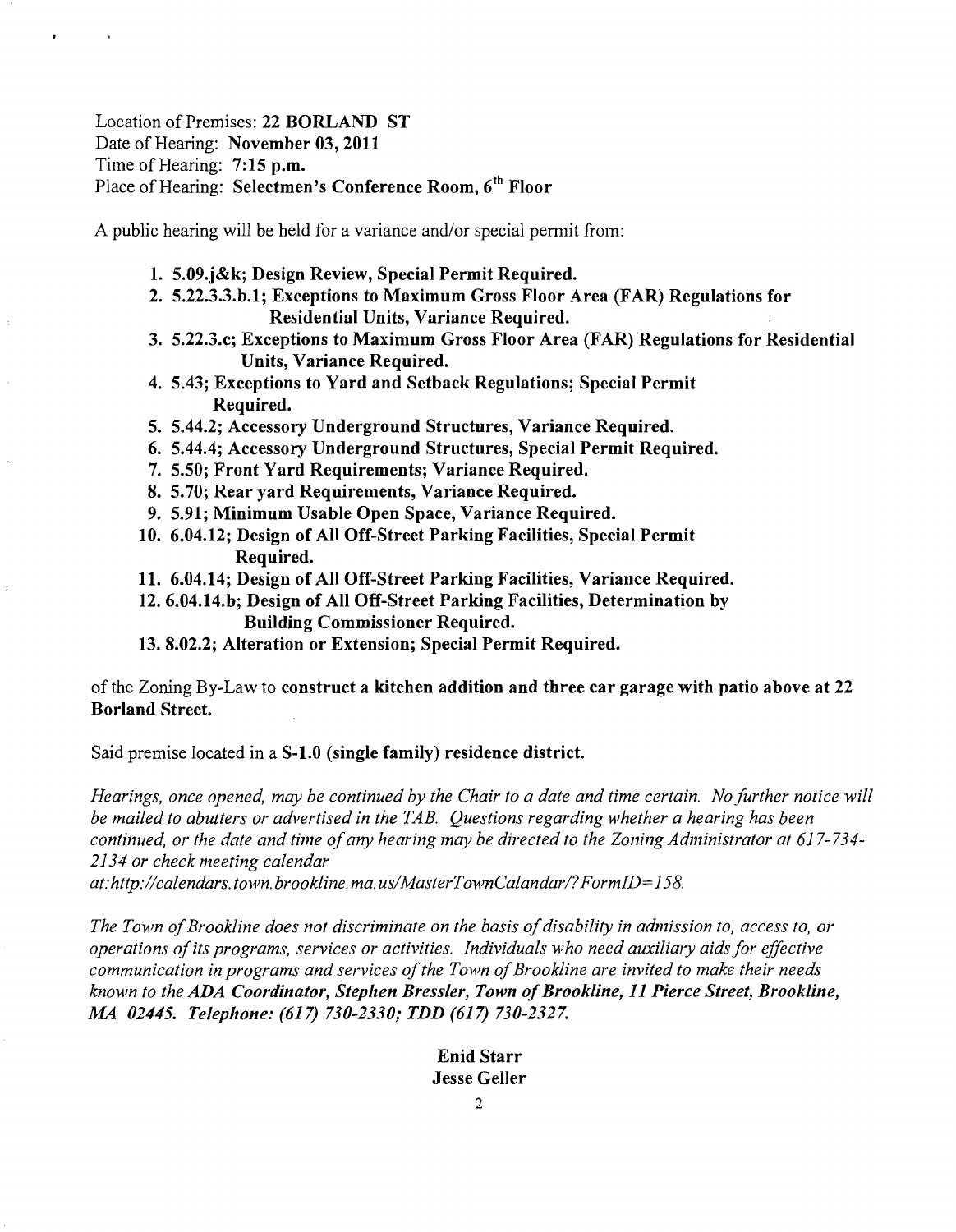At the time and place specified in the notice, this Board held a public hearing. Present at the hearing was Chairman, Enid Starr and Board Members Jonathan Book and Mark Zuroff. The case was presented by the architect for the petitioner, Gary Hendren of Hendren Associates, 119 Braintree Street, Suite 315, Boston, MA.

Mr. Hendren stated that the proposal has been reduced to a two-car garage after meeting with the neighbors and, in fact, a written agreement has been signed between the neighbors and Mr.Minkoff over these issues. He said that the old garage had been removed in 1989 and a new three-car garage plan had been approved by the Zoning Board of Appeals in 1990 but had never been built and the relief subsequently expired. Mr. Hendren said that the impetus for this construction was to prevent Mrs. Minkoff from having to climb the stairs from the parking area in the elements with her two infant children.

Mr. Hendren displayed plans for the kitchen extension; reviewed cross-sections of the house and the garage and showed the grade changes at the rear of the property. He stated that they are planting arbor vitae trees and screening the proposed patio area. He said the relief being sought is a variance under **Section 5.22** because the existing house exceeds the FAR and that the petitioners are also requesting an increase of 160 square feet of relief. Mr. Hendren also stated that they need a special permit under **Section 802.l.b** because they are altering an existing non-conforming structure. Mr. said that the site is narrow with significant grade changes. He noted that the hardship is the real need for Mrs. Minkoff to enter the house from the inside without her having to trudge up the exterior stairs in the snow.

Zoning Board of Appeals Member, Mark Zuroff, asked if the other houses in the neighborhood have the same topography. Mr. Hendren replied that they do not, the other lots are all flat and their garages are not underground.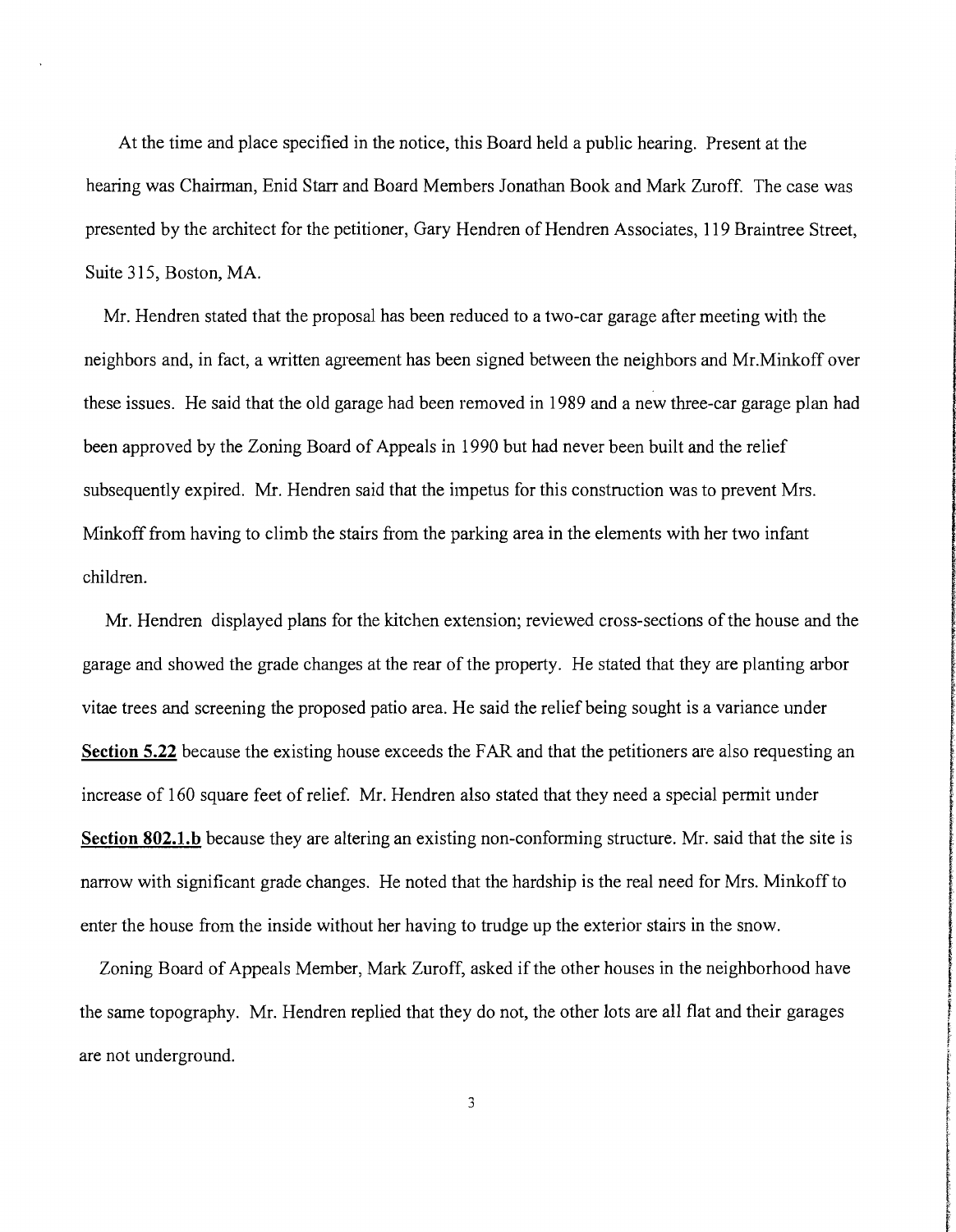Zoning Board of Appeals Member, Jonathan Book, asked if the variance that is being sought for FAR is because the kitchen is being made larger. Mr. Hendren stated that it is a combination of the connector from the garage and the kitchen addition. Mr. Book stated that he had not heard why not expanding the kitchen is a hardship and he believes that to be a significant issue. Mr. Hendren stated the kitchen itself is going on the top of the foundation for the garage. He noted that the site is too narrow for a building this size.

Zoning Board of Appeals Chair, Enid Starr, stated that to alleviate the issue of FAR is to not have any structure on the top of the garage. Mr. Hendren stated that you would still have an FAR issue of 80 feet because of the connector from the garage to the house.

The Board discussed at great length whether the petitioner was eligible to apply for a special permit instead of a variance. After much conversation, it was determined that they were over the percentage needed for a special permit and that the connector would require additional FAR relief in the form of a variance.

Mr. Hendren again noted that the main purpose of the proposal was the connector  $-$  the ability to get the infant twins in and out of the car without exposing them to the stairs and the elements.

Chairman Starr noted that there are three prongs to establishing a variance. She stated that she believed the petitioners meet the first prong  $-$  the topography and shape of the land; and that they can meet the third prong – which is not a detriment to the neighborhood; and that leaves the Board with how do to define hardship - financial or otherwise. Mr. Hendren stated that he believed it is a safety issue. Zoning Board of Appeals Member Jonathan Book stated that safety may justify the connector but he still has an issue with the kitchen; that he just doesn't see the nexus of the shape and topography and the need for an expanded kitchen.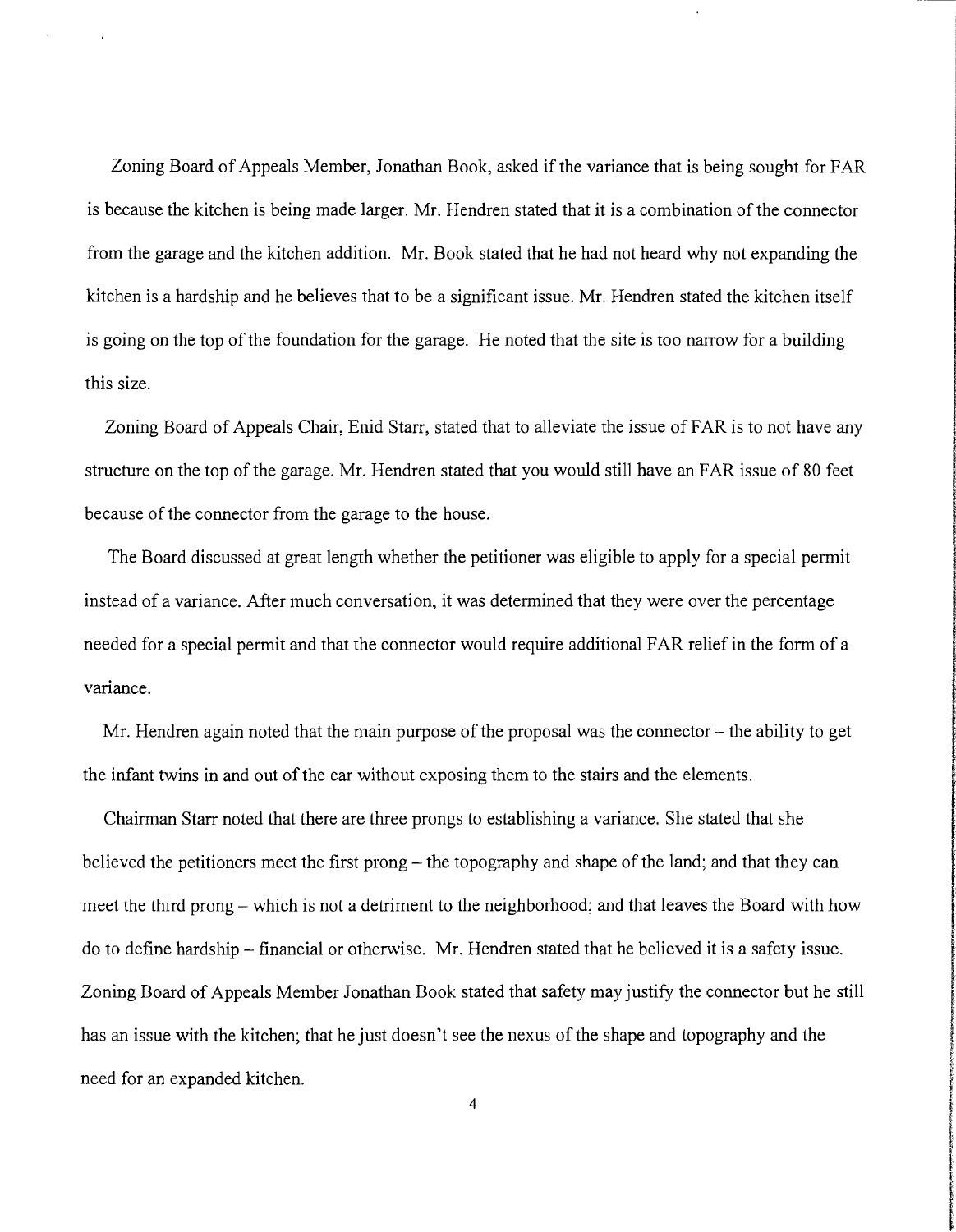Chairman Starr asked whether anyone in attendance wished to speak in favor of or against the proposal. No one rose to speak.

Courtney Synowiec, Planner, stated the Planning Board reviewed this case twice and the applicant and Mr. Hendren have worked extremely hard with the neighbors to come up with something that is acceptable. She noted that the Planning Boar had requested that the garage be reduced from three cars to two and had asked the petitioner to return after the property issues with the neighbors had been worked out. Overall, she noted, that the Planning Board felt that many of the issues were private issues and inappropriate to be incorporated into any recommended conditions. Although she noted that wherever possible, the Planning Board would support incorporating any necessary issues into the construction management plan. Ms. Synowiec stated that the Planning Board was supportive of the garage addition and the kitchen addition. She also noted that the remaining issue was the lattice which the applicant has addressed to the Planning Board's satisfaction. Therefore, should the Board of Appeals find the applicant meets the grounds for a variance, the Planning Board recommended approval of the elevations prepared by Hendren Associates, dated 9/19/11 subject to the following conditions:

1. Prior to issuance of a building permit, final elevations and floor plans shall be submitted to the Assistant Director for Regulatory Planning for review and approval.

2. Prior to issuance of a building permit, a final landscaping plan indicating all plantings and fencing details and materials shall be submitted to the Assistant Director for Regulatory Planning for review and approval.

3. Prior to the issuance of a building permit, the applicant shall submit a construction management plan incorporating the conditions of the [attached] private agreement between the Hawes Place residents, dated 10/20/11, to the extent possible subject to the review and approval of the Building Commissioner.

4. Prior to issuance of a building permit, the applicant shall submit to the Building Commissioner to ensure conformance with the Board of Appeals decision: 1) a final site plan, stamped and signed by a registered engineer or land surveyor; 2) final floor plans and elevations, stamped and signed by a registered architect; and 3) evidence the Board of Appeals decision has been recorded at the Registry of Deeds.

**the distribution** 

Income control Accordability of the Same

Kai matematika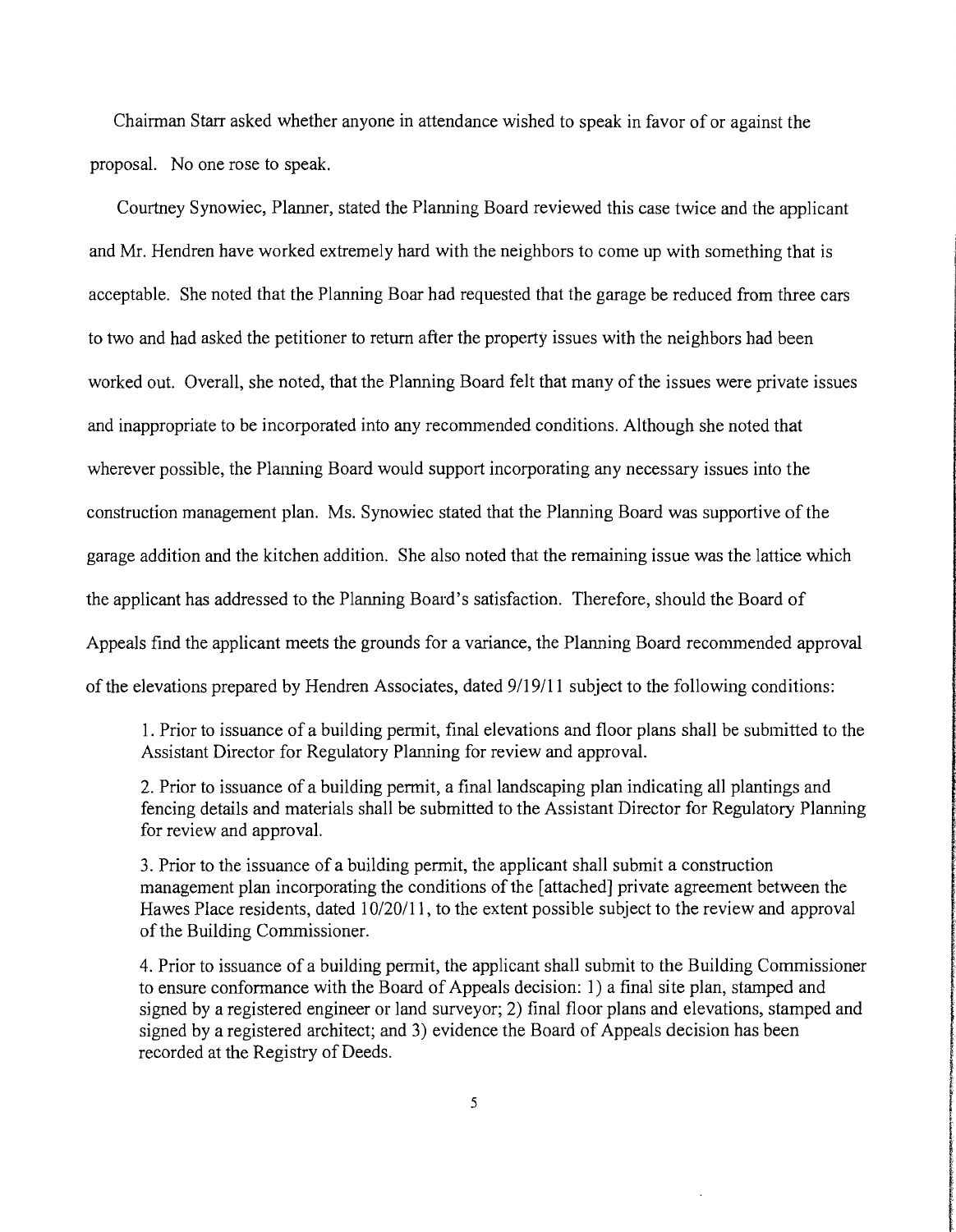The Chairman called upon Michael Shepard, Building Commissioner, to deliver the comments of the Building Department. Mr. Shepard stated that getting the cars into a garage was a positive thing for the neighborhood. While he could not speak to the variance issue, he stated that both the house addition and garage appeared well designed and that the Building Department was supportive of the proposal.

Mr. Hendren noted that the current kitchen is a galley kitchen and the owners would suffer financially on the resale of the property because of it.

Chairman Starr asked if the neighboring homes are on larger lots. Mr. Hendren stated that four out of the five neighbors are on larger lots.

Board Member Zuroff stated that the Board could justify the connector but he had a hard time justifying the kitchen addition.

Board Member Book stated that the Board requires all three prongs of the test for a variance and the critical prong is missing.

Chairman Starr stated that the Board could continue the hearing if the petitioner so wished in order for them to come back with an alternative design. Mr. Hendren responded that he knows that his clients would prefer to have this garage built before winter since the infants just came home from the hospital. Mr. Hendren requested modifying the petition to remove the kitchen addition in its entirety in order to better fit his client's needs.

Chairman Starr noted that the Board had no objections to modifying the petitioner's request but that they do need to address the rear yard setback relief and whether there were appropriate counterbalancing amenities. Mr. Hendren stated that there is extensive new landscaping being offered as counter-balancing amenities.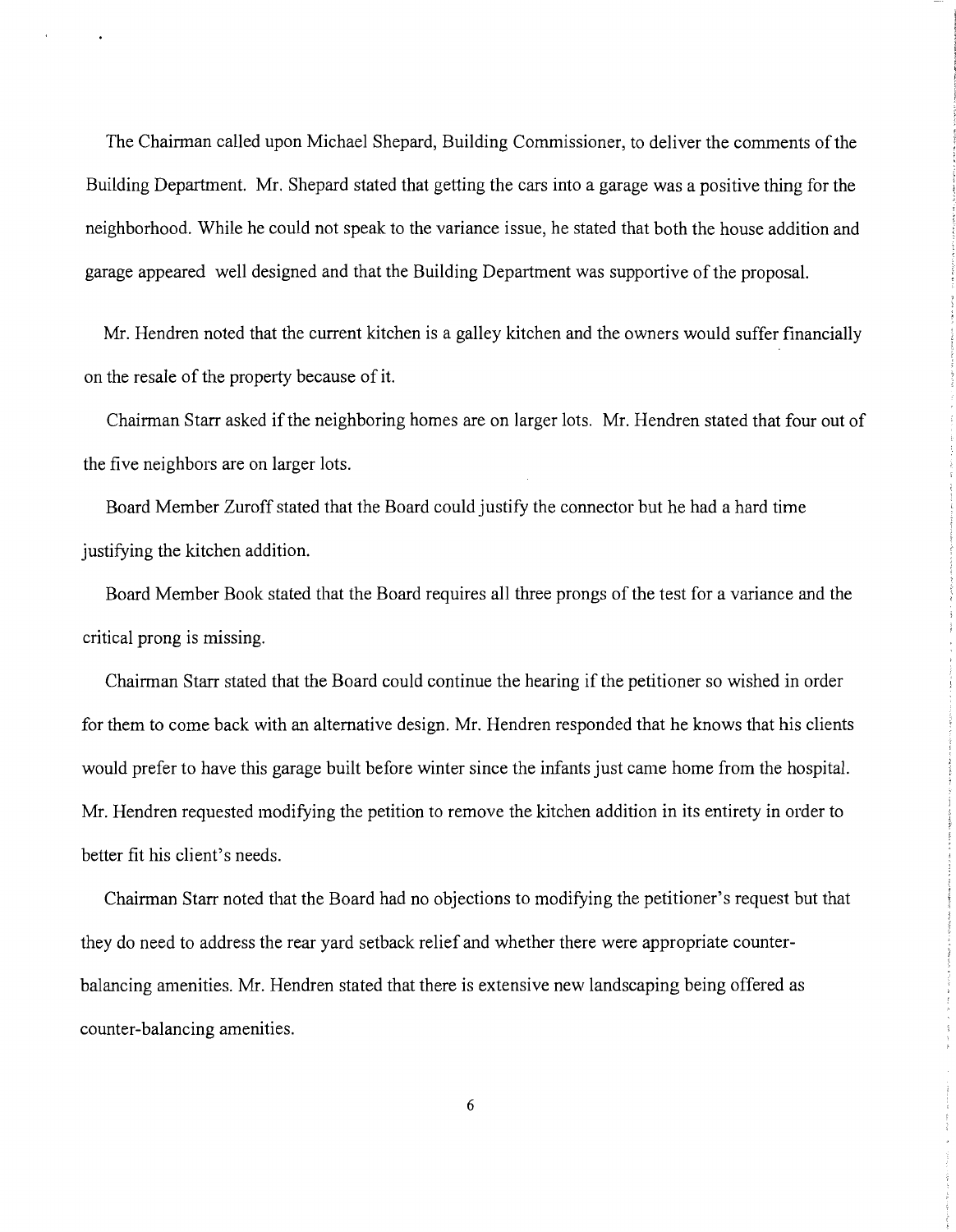Zoning Board of Appeals Member Mark Zuroff stated that he wanted it made clear that the Board is allowing the garage and granting the variance for the connector. Chair Starr stated that was correct.

l • \ •

Chairman Starr stated that the Board has unanimously granted the relief, by way of special permit, for the rear yard setback under **Section 5.43** and alteration of a pre-existing, non-conforming structure under **Section 8.02.l.b** having found that all of the conditions for granting special permit under Section 9.05 were satisfied. As to the variances, the Chairman stated that she understands that the applicant has withdrawn without prejudice the request for the kitchen addition and the Board has found that the criteria for the granting of a variance for the garage connector had been met. The Board had found, for the garage connector only, that the shape of the lot and the topography of the lot support the granting of the variance and that a literal enforcement of the provisions would involve a substantial hardship if relief were not granted. She added that the relief for the connector may be granted without substantial detriment to the public good. Chairman Starr noted that the special permit and the limited variance that the Board has granted are subject to the conditions recommended by the Planning Board. Chair Starr stated that the Board's decision does not prejudice the petitioner from coming back before the Board should he choose to seek relief for the kitchen addition at a later date.

The Board also made the following specific findings pursuant to **Section 9.05** ofthe Zoning By-Law:

- a. The specific site is an appropriate location for such a use, structure, or condition.
- b. The use as developed will not adversely affect the neighborhood.
- c. There will be no nuisance or serious hazard to vehicles or pedestrians.

d. Adequate and appropriate facilities will be provided for the proper operation of the proposed use.

Accordingly, the Board voted unanimously to grant the requested relief as it relates to the garage and connector only subject to the following conditions: